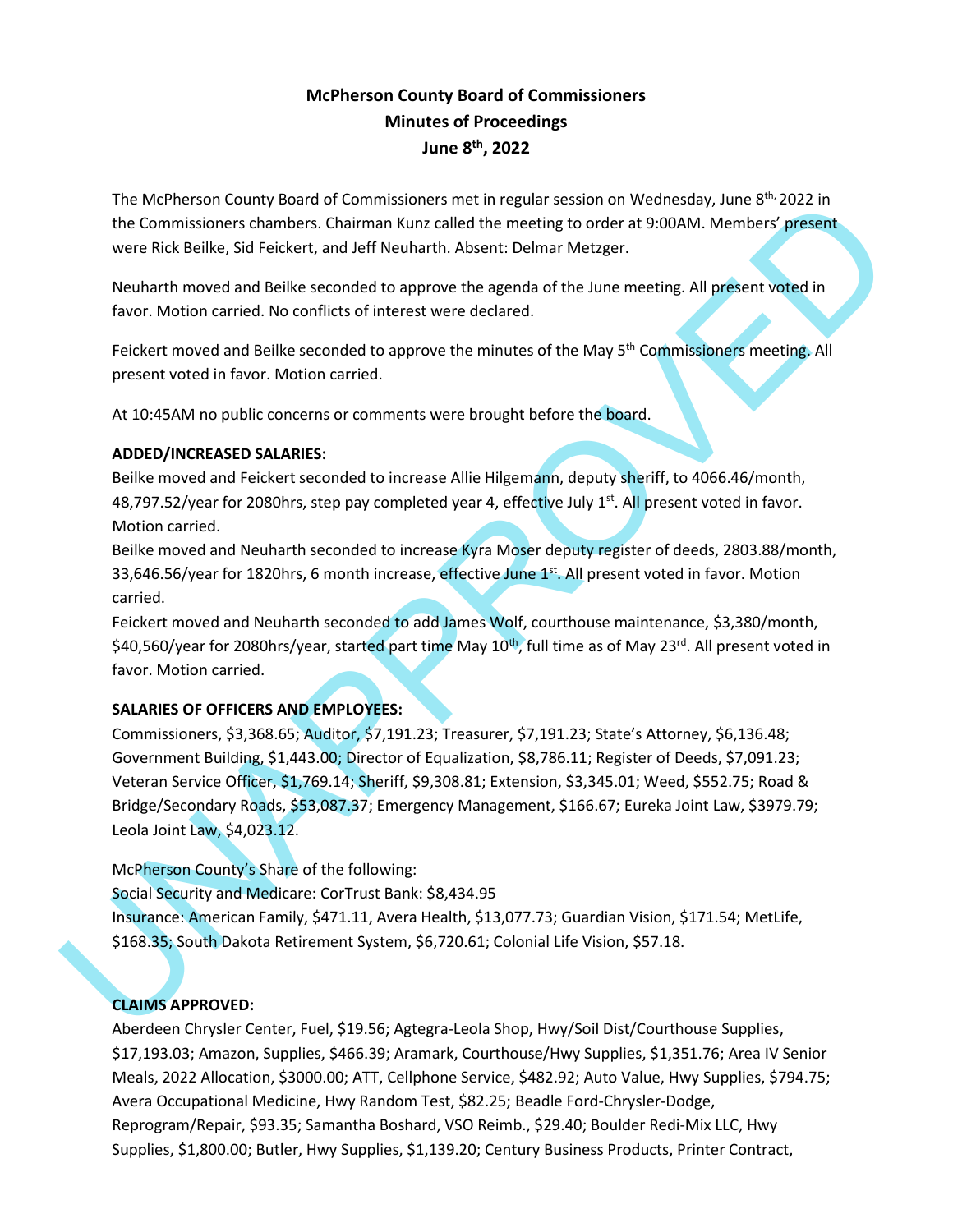Resources, livey Supplies, \$8.333.45; tathy Gab, Piection winges/Miles, \$740.43, vicili Geffre, Pieclion<br>Miles/Meal Resim. \$75.68; Germs: 0.01 Ford. 138.748.52; G&R Cortuos, Beller Shut Owen S2.6936.2;<br>Grassland Geory, Str \$7.58; CHS, Trenched Line, \$200.00; Corinsurance, Ambulance Insurance, \$4,797.00; Crawford Trucks & Equip., Hwy Supplies, \$303.14; Crawford MS & F, Hwy Supplies, \$2,045.39; Sharel Delzer, Election Wages/Miles, \$240.84; Dependable Sanitation Inc, Utilities, \$252.00; DS Solutions Inc, Test Deck, \$175.00; Election Systems & Software, Ballots, \$770.15; Eureka City, Utilities, \$69.70; Eureka MFG, Hwy Supplies, \$30.00; Eureka Senior Center, 2022 Allocation, \$2,840.00; FEM, Utilities, \$337.34; Flinthills Resources, Hwy Supplies, \$8,333.45; Kathy Gab, Election Wages/Miles, \$240.84; Vicki Geffre, Election Miles/Meal Reimb, \$73.68; Gene's Oil, Fuel, \$18,748.52; G&R Controls, Boiler Shut Down, \$2,653.62; Grassland Colony, Bond Refund, \$1,000.00; Susan Hoffman, Election Wages/Miles, \$218.34; House of Glass, Door Closer, \$253.20; Lindley Howard, Election Meals/Supplies-Meal Reimb, \$207.68; Jensen Rock & Sand Inc, Hwy Supplies-Pea Rock, \$3,916.95; Joelle Johnson, Election Wages/Miles, \$247.74; Rebecca Johnston, Election Training, \$30.00; Bonnie Kary, Election Wages/Miles, \$240.84; Danny Kempf Estate, Disk/Motor/Tools-Hwy, \$800.00; Ken's Food Fair, Hwy Supplies, \$71.84; Perry Kessler, Election Wages/Miles, \$232.62; Kimball Midwest, Hwy Supplies, \$754.81; Leola Legion Bar, Election Meals, \$121.00; Lakeside Lumber, Hwy Supplies, \$60.17; Leola City, Utilities, \$185.18; Leola Senior Center, 2022 Allocation, \$1,160.00; Linde Gas & Equipment INC, Hwy Supplies, \$109.34; Leann Lux, Election Wages/Miles, \$310.38; McLeod's Printing & Office Supplies, Warning Tickets, \$312.13; McPherson Co. Herald, Publishing, \$550.97; MDU, Utilities, \$532.58; Menard's, Aud/Courthouse Supplies, \$151.19; Microfilm Imaging, ROD/M&P Equip Rent/Contracts, \$3,124.40; Newman Traffic Signs, Hwy Supplies, \$98.05; North Central Regional E911, E911 Jan-Apr, \$8,229.60; Northwest Blade, Publishing, \$614.13; Performance Oil, DEF, \$124.30, CRS, Inmate Insurance, \$33.00; Janene Playle, Election Wages/Miles, \$240.84; Pomp's Tire Service, Hwy Supplies, \$605.70; Premium Quality Lighting, Lightbulbs, \$658.37; Premier Equipment, Hwy Supplies, \$80.95; Prime Time, Election Meals, \$66.89; Quill, Supplies, \$485.49; RDO, Hwy Supplies-Mower, \$5,575.51; DRN Readitech, Server Maint/Backup/Services, \$452.14; Ron's Service Center, Oil Change/Repairs, \$2537.83; Runnings Farm & Fleet, Supplies, \$39.99; Deb Schaefer, Election Wages/Miles, \$227.58; SDACC, Hwy Conf Registration, \$170.00; SDVSO Association, Membership/Conf, \$100.00; Janice Serr, Election Wages/Miles, \$240.00, Share, Hwy Supplies, \$345.54, Glenn Spitzer, Conf Hotel, \$342.00; The Lodge at Deadwood, St Attny Conference, \$318.00; Thee Glass Doktor, Tinted Glass-Hwy, \$256.63; US Post Office, Juror Postage, \$83.52; US Post Office, Treas Postage, \$3,300.00; US Post Office, Aud/Elec Postage, \$2,940.00; US Post Office, ROD Postage, \$668.80, US Post Office, PO Box Renewal, \$684.00; Valley Telco, Phone/Internet, \$859.97; Van Diest Supply Company, Weed Supplies, \$1,923.50; Visa, Supplies, \$2,198.47; Michele Waltman, Resolution Board/Miles, \$72.54; Web Water Bottling Company, Courthouse Water, \$120.00; Deb Weiszhaar, Election Wages/Miles, \$218.34; Judy Weiszhaar, Election Wages/Miles, \$225.06; Tiffany Weiszhaar, Election Miles/Meals Reimb, \$74.52; West McPherson EMS, Ambulance Miles, \$7,526.25; Yankton County Treasurer, Mental Health, \$50.00; Avera Health, Dependent Insurance, \$971.80; 16 Juror Fees/Miles, \$882.56; State Treasurer, Sales/Excise Tax, \$2.61; SDACC M&P, April Fees, \$128.00; State Treasurer, Money Due to State, \$47,288.70; April Amount Remitted to Cities/Schools/Townships/Fire Districts, \$2,150,963.07; SDACO, Deputy Workshop, \$255.00; CorTrust Bank, Deliq. Tax, \$18,694.81.

Feickert moved and Neuharth seconded to approve the forgoing claims. All present voted in favor. Motion carried.

#### **RESOLUTIONS:**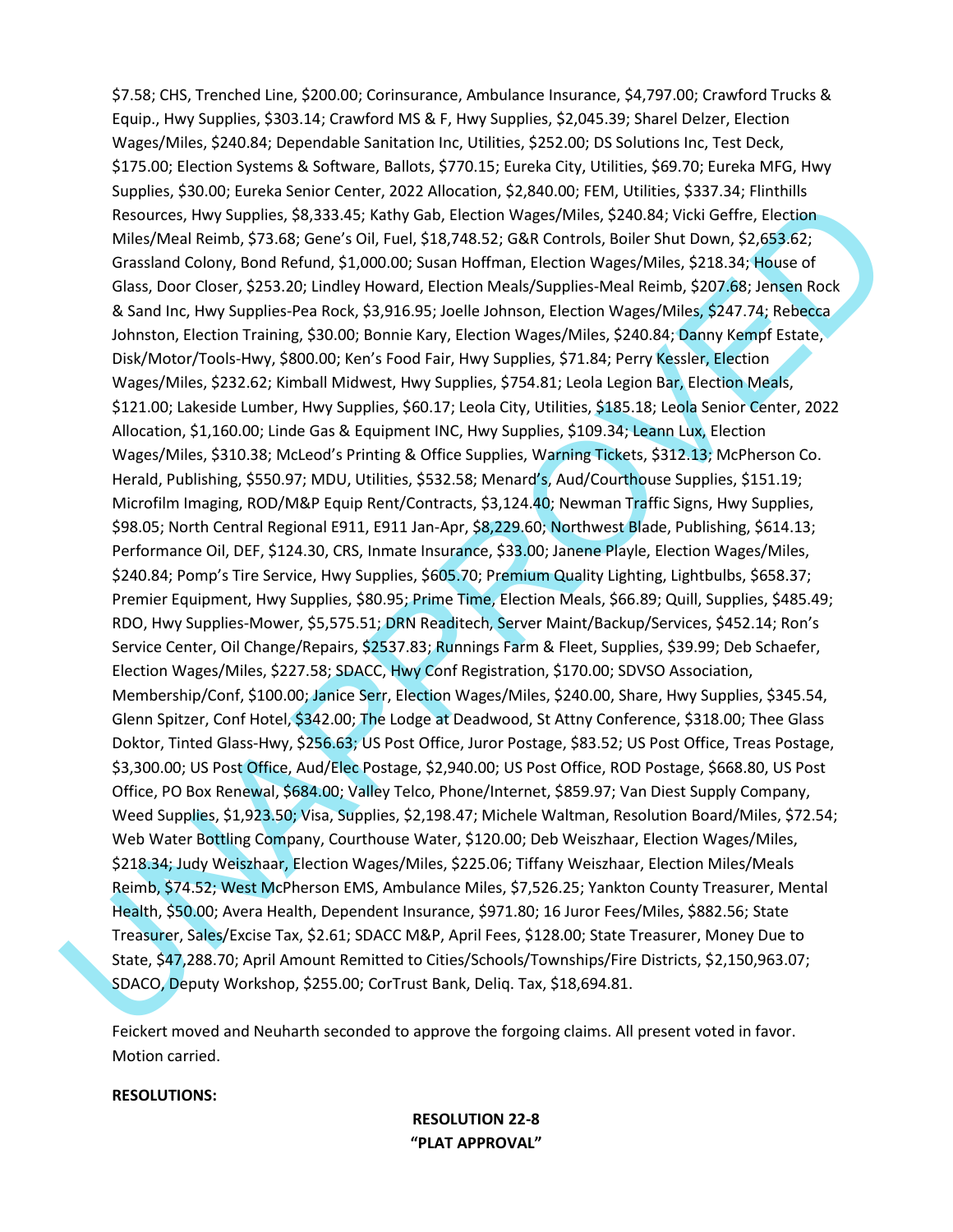Be it resolved by the Board of County Commissioners of McPherson County South Dakota, that the Plat, "Mehlhaff Tract 1 in the NE1/4 SW1/4 Section 17, T126N, R72W of the 5<sup>th</sup> P.M., McPherson County, South Dakota.", having been examined, is hereby approved in accordance with the provisions of SDCL 11-2-2, and any amendments thereof."

Dated this 8<sup>th</sup> day of June, 2022.

ATTEST: Anthony Kunz McPherson County Auditor

Lindley Howard Chairman of the Board of Commissioners

Feickert moved for the adoption of Resolution Number 22-8, Neuharth seconded the foregoing motion. Beilke, Feickert, Kunz and Neuharth voted in favor. Absent Metzger. Motion carried and Resolution Number 22-8 was declared duly adopted.

## **RESOLUTION 22-9 "PLAT APPROVAL"**

Be it resolved by the Board of County Commissioners of McPherson County South Dakota, that the Plat, "Plot of lot 1 of Sieh Addition, in the NW1/4 of Section 17, Township 127 North, Range 67 West of the 5<sup>th</sup> P.M., McPherson County, South Dakota.", having been examined, is hereby approved in accordance with the provisions of SDCL 11-2-3, and any amendments thereof."

Dated this 8<sup>th</sup> day of June, 2022.

ATTEST: Anthony Kunz McPherson County Auditor

Lindley Howard Chairman of the Board of Commissioners

Neuharth moved for the adoption of Resolution Number 22-9, Beilke seconded the foregoing motion. Beilke, Feickert, Kunz and Neuharth voted in favor. Absent Metzger. Motion carried and Resolution Number 22-9 was declared duly adopted.

## **OTHER MATTERS DISCUSSED AND ACTION TAKEN:**

#### Auditor's Office - American Rescue Plan Act

Dute this 8<sup>th</sup> day of June, 2022.<br>
Anthony Kun2<br>
Lindley Howard<br>
MePherson County Auditor<br>
Chairman of the Board of Commissioners<br>
MeDuter, Feichert, moved for the adoption of Resolution Number 22-8, Neutharth seconded th Neuharth moved and Beilke seconded to allow Lindley Howard, McPherson County Auditor to elect the final rule allowing the counties to use up to \$10 million of the ARPA Recovery Funds as "loss revenue" for the provision of the general government services without needing to use the Treasury revenue loss formula. McPherson County has elected to use salaries and county paid benefits from any/all county funds except those funded by federal funds or otherwise paid for by funds other than the county, as an expense of the American Rescue Plan, in the amount up to \$10 million. All present voted in favor. Motion carried.

#### Courthouse Maintenance

Neuharth moved and Feickert seconded to purchase the quoted 48" weed roller from F/S Manufacturing. All present voted in favor. Motion carried.

Jim Wolf gave an update on the boiler and informed the board that a new floor buffer may be necessary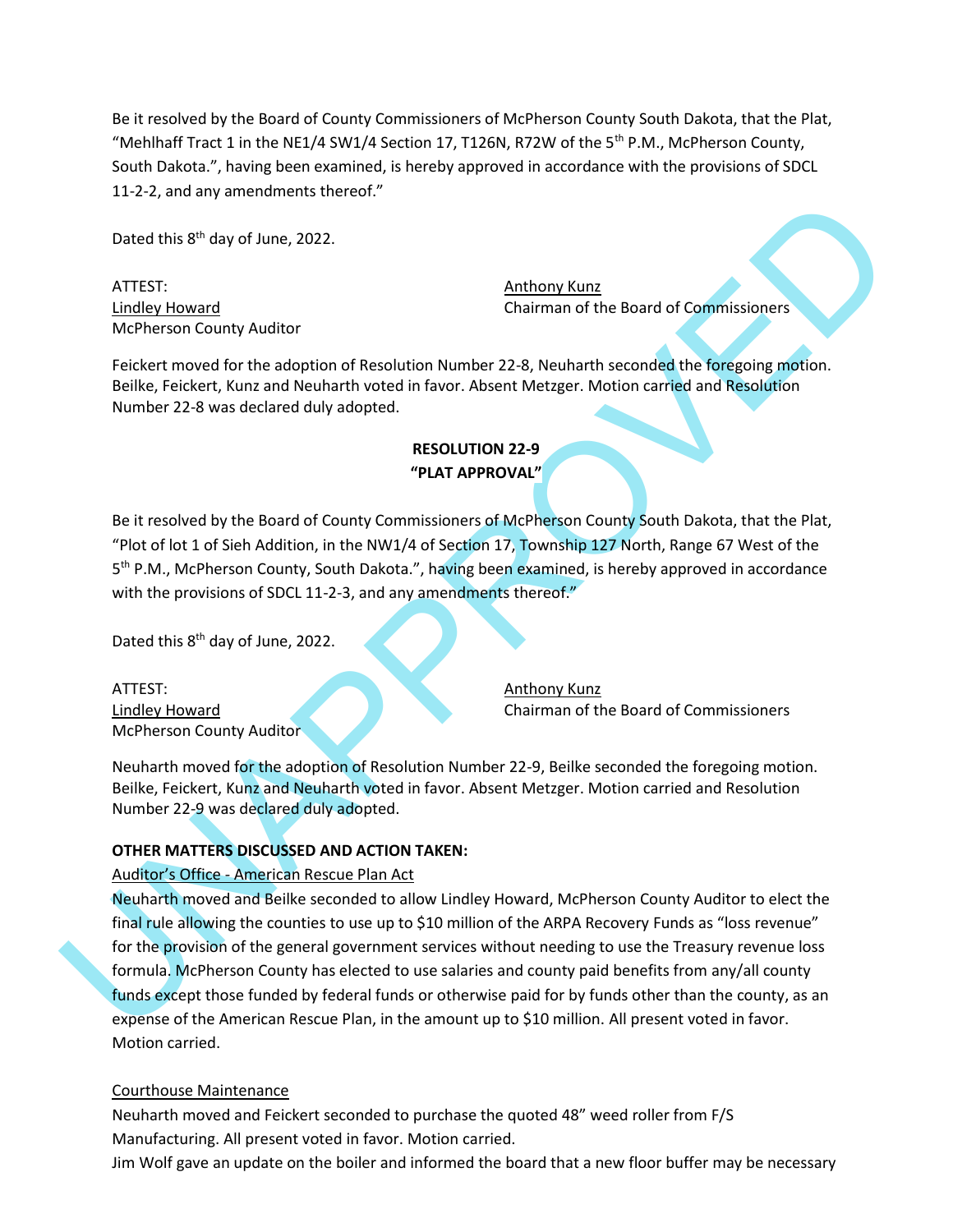in the future. A quote from House of Glass for 10 replacement windows on the 3<sup>rd</sup> floor was considered. The judges window cost will be split out and discussion will continue at the next meeting.

### Courthouse Hours

The board considered a request for a shortened lunch period with the courthouse closing everyday at 4:30pm. A 4-day work week with extended hours Monday through Thursday and the courthouse being closed every Friday was also considered. Discussion will continue at the next meeting.

## Spring Creek Colony – by product discussion

Spring Creek Colony is considering using a byproduct from a sunflower plant in Fargo as fertilizer, approximately 3 tankers per week. Reports were submitted to labs by the county and the material is non-hazardous. At this time no county permits are required, the commission will reassess at the August meeting.

## Director of Equalization

Brooke Graves gave an update on the Eureka City reassessment. A zoning update was also given. The next zoning meeting is June 14<sup>th</sup> beginning at 9am.

#### Executive Session

Neuharth moved and Feickert seconded to enter executive session at 10:15AM to discuss personnel matters. All present voted in favor. Motion carried. Neuharth moved and Feickert seconded to exit executive session at 10:25AM. All present voted in favor. Motion carried.

#### Drainage Board

At 10:30AM Neuharth moved and Feickert seconded to meet as the McPherson County Drainage Commission. All present voted in favor. Motion carried. The commission met concurrently with the Board of Commissioners and their minutes are listed in a separate section.

#### Highway Department

4-33pm. A 4-3by work week with extended hours Monday through Thursday and the courthouse being<br>closed every Friday was also considered. Discussion will commune at the mext meeting.<br>Samily Creek Colory is considered assissi Glenn Spitzer updated the board on the hwy department's hot mix and reseal schedule. The cool conditions and rain have put projects behind schedule. Shoulders were also pulled on several roads. Plastic vs steel culverts were discussed. Spitzer may try a plastic culvert or box culverts in the future depending on the job. The amount of funding for culvert projects through the Rural Access Infrastructure fund is unknown but the county will use any state funds available Discussion was held on installing a 3-cable guardrail system by the Leola Dam. Spitzer will talk to engineers about the design and SD School and Public Lands about contributing to the cost.

## Right of Way Permit

Neuharth moved and Beilke seconded to approve the following permit to occupy right of way – Valley Telecommunications to bore 1" BF04 Fiber cable between Section 13 and Section 24 of T126-R70. All present voted in favor. Motion carried.

#### Carbon Pipeline

A draft resolution will be prepared for the board to consider at a future commissioner's meeting. With the Public Utilities Commission's decision this morning action to join the "Landowner's motion to